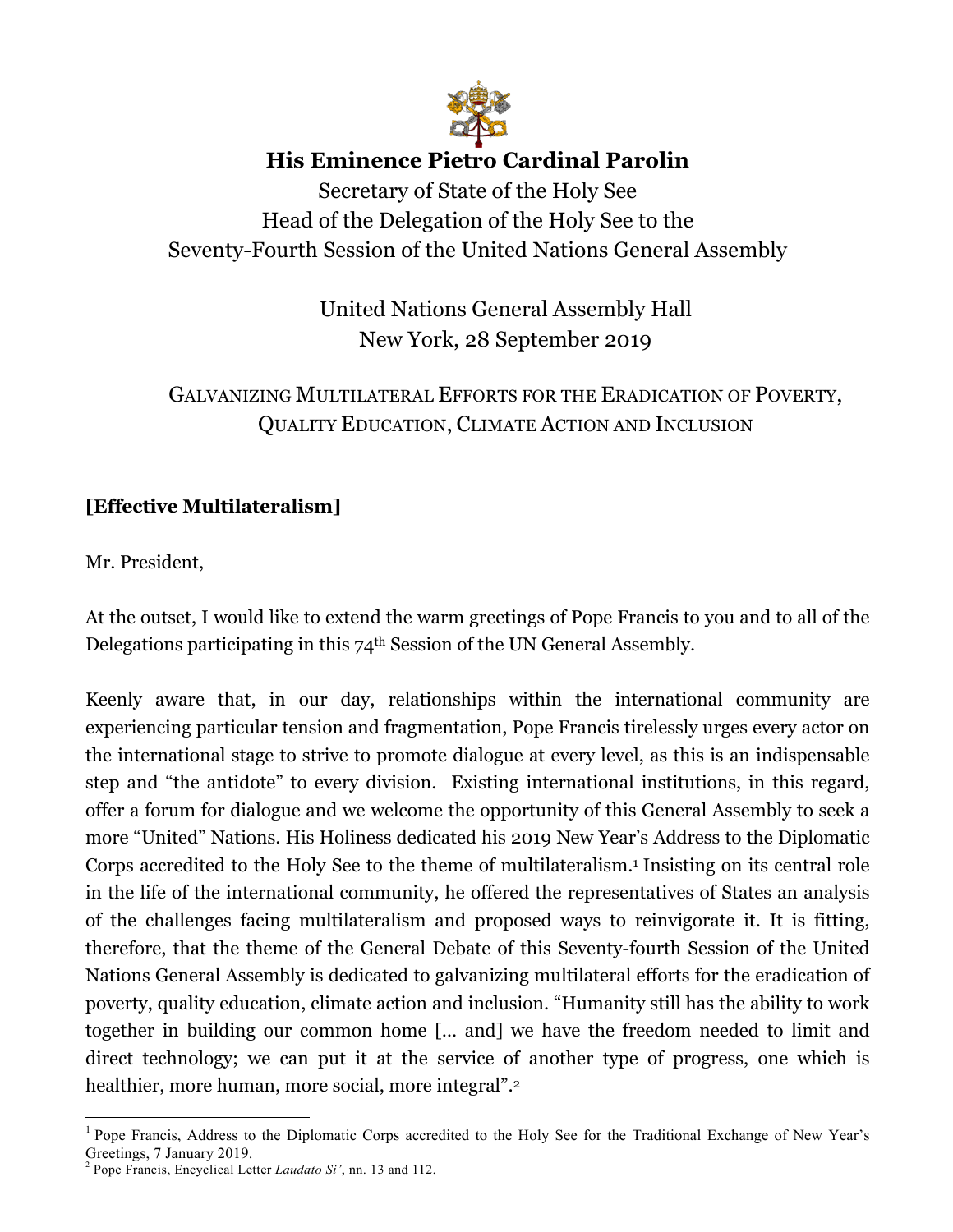For Pope Francis, the failure to recognize that the international community is a family of nations that shares a common destiny and a common home is at the heart of today's manifold challenges facing multilateralism. Unilateral action in response to international challenges, narrow partisan or nationalistic policies that exclude and alienate, the domination of the powerful over the weak, the imposition of the will and ideologies of the haves over the havenots are just some of the manifestations of a failure to recognize others equally as members of one human family, thus allowing a climate of fear, mistrust and opposition to prevail.

Referring to the centenary of the creation of the League of Nations this year, His Holiness reminded that the reasons behind its failure reveal that multilateral diplomacy requires, first and foremost, the good will and good faith of the parties, their readiness to cooperate and treat one another with respect, honesty and fairness, and the openness to find common solutions to overcome disputes. It also demands the joint pursuit of the common good, the primacy of justice and the rule of law, the support and development of those who are most in need and the defense of the vulnerable. These qualities are the marks of a united family whose members live in mutual respect, peace and harmony, and they are the necessary condition to the promotion of the common good for the benefit of all.

In recent years, we have seen the value of effective multilateralism, for example, in lifting millions out of poverty, resolving various conflicts, protecting our common home, fighting against epidemics of infectious diseases, and caring for migrants and refugees. At the same time, we are painfully aware of the many ways in which international cooperation and commitment have been inadequate to the challenges faced.

Among such challenges, we must consider the situation in the Middle East, and of the various conflicts, especially in Syria and Yemen, which demand effective cooperation and the courageous commitment of the family of nations to put an end to the immense suffering of so many people and to set out on the road that leads to peace and reconstruction. The Israeli-Palestinian peace process, which has been going on for a long time, is of perennial concern and it runs the risk of seeing the advancement of unilateral measures and solutions instead of a collaborative response from the international community. How wonderful it would be to start from a concrete and symbolic commitment, which could and should be found for Jerusalem, a place that has a historic vocation to be a city of peace! May the international community agree to resume and realize that intent of the first and fundamental UN resolution for a special status, internationally guaranteed for Jerusalem, which ensures the historical, material and religious character of the holy places to the three monotheistic religions. What a sign of hope this would be for a renewed commitment by the United Nations!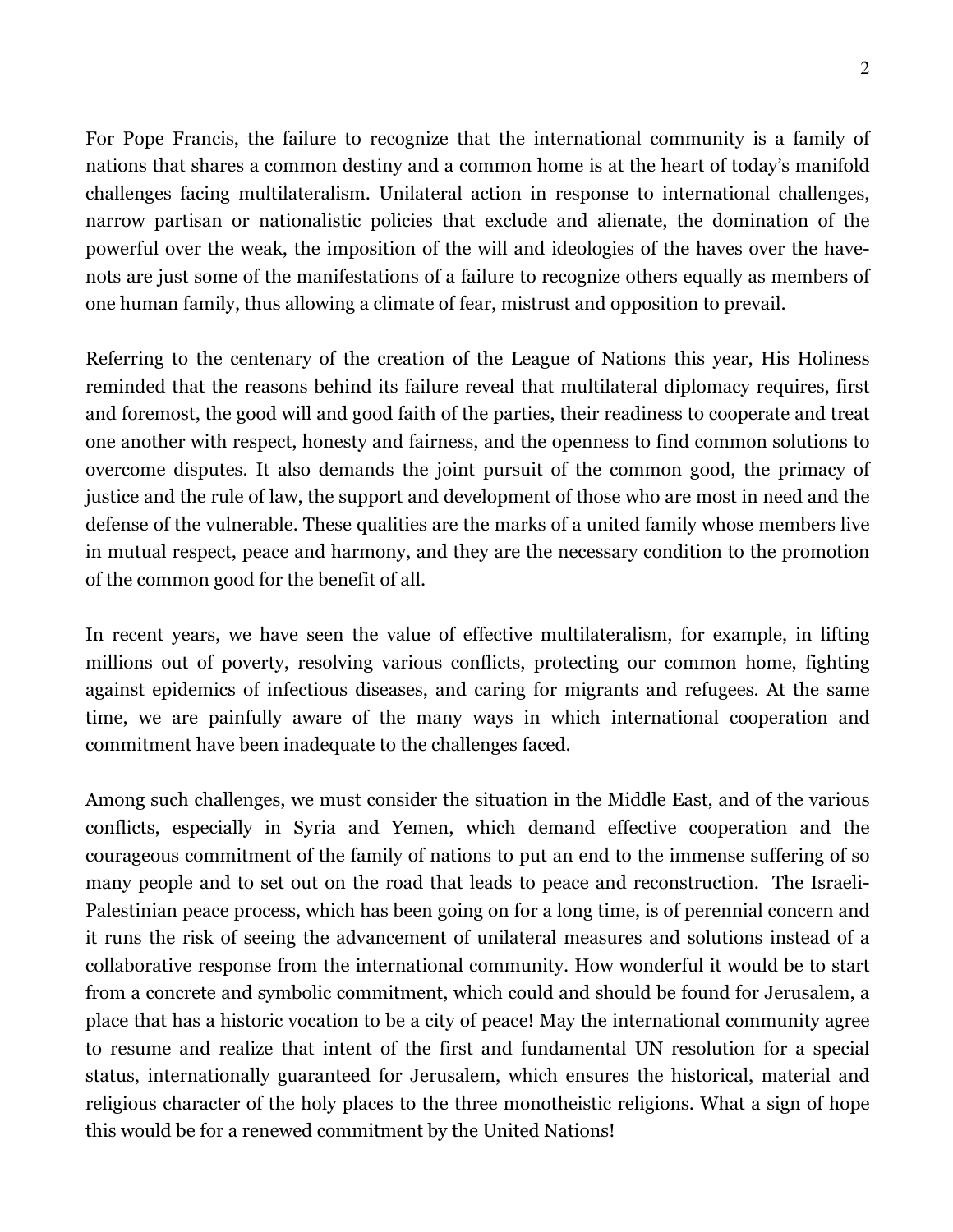Another area of pressing concern involves the situation in Venezuela and in Nicaragua, where institutional channels must be fully availed of in the search for negotiated solutions to the political, social and economic problems, in easing the tensions and in alleviating the suffering of the population. In this regard, it is important also that the recommendations presented by the UN Office of the High Commissioner for Human Rights be fulfilled.

Among the positive signs is the extension for another year of the mandate, as established by Security Council Resolution 2366 (2017) of the UN Verification Mission in Colombia. Notwithstanding many obstacles, the ongoing peace process in Colombia remains an inspiring example for the world of effective multilateralism.

As we mark the centenary of the establishment of the League of Nations and prepare next year for the seventy-fifth anniversary of the founding of the United Nations, it is crucial to revitalize the ethos of international cooperation. That is why galvanizing effective multilateralism is one of the most important priorities for the international community, since it is a precondition for addressing so many of our day's greatest challenges.

## **[Multilateralism in the pursuit of peace and security]**

Mr. President,

One of those great challenges is the absence of peace and security in many parts of the world. The United Nations was founded after two world wars to catalyze international cooperation, so as to prevent the scourge of another, and to do so through the promotion of peace based on fundamental human rights, integral human development and the observance of international law. Some of the most notable achievements in the history of the United Nations have involved multilateral cooperation in bringing peace to war-torn areas. Others have benefited from the less conspicuous, but equally crucial, collaboration in peacebuilding that has prevented conflicts from erupting or reemerging.

As the *Report of the Secretary-General on the Work of the Organization* describes, such joint action has recently, to different degrees, helped to ease volatile situations, resolve conflicts and reestablish paths to peace in some countries and regions, such as in South Sudan and the Central African Republic or between Eritrea and Ethiopia. At the same time, however, armed conflicts, violent extremism, and terrorism continue to menace and destabilize many parts of the world, uprooting over 70 million people.3

<sup>&</sup>lt;u>.</u> <sup>3</sup> *Report of the Secretary-General on the work of the Organization (A/74/1), paragraphs 15, 59, 63.*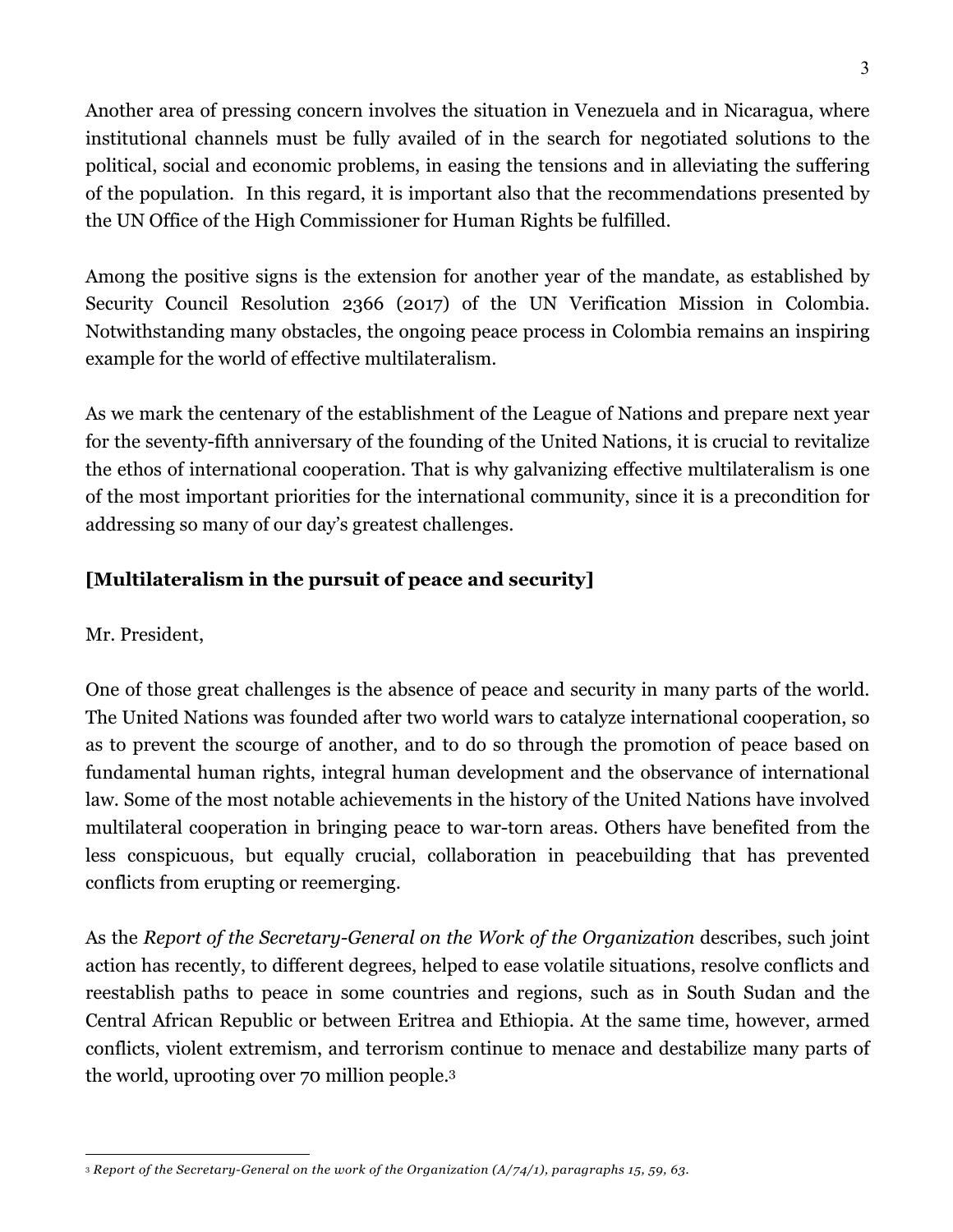In our common efforts to prevent conflicts, end wars through mediation, and build postconflict peace and reconciliation, it is opportune to recall Security Council Resolution 1888 (2009) on the tenth anniversary of its adoption. This is a welcome occasion to renew our dedication to protecting women and children from widespread sexual violence during armed conflict, to boosting the inclusion of women in preventive diplomacy, conflict resolution, peacebuilding, humanitarian and other post-conflict processes, and to training peacekeepers, national forces and police in order to enhance the effectiveness of measures for the protection of women and children by peacekeeping missions. Sexual violence is degrading, dehumanizing and a grave violation of the victim's rights and dignity. The use of sexual violence as a weapon of war is absolutely unacceptable and must be stopped. In the face of such heinous crimes, we must never overlook the plight of those children conceived as a result of sexual violence in war. Both mothers and children are innocent victims. They must be protected, assisted and rehabilitated without being separated from their families and communities. No effort must be spared to ensure their full reintegration into society.

The proliferation of weapons is particularly alarming as it spurs and exacerbates violence, conflict and war. The Secretary-General's *Report* documents that armed groups are multiplying, worldwide military spending and arms competition are increasing, and the threat of the weaponization of artificial intelligence, cyberspace and outer space is growing.4 In some places, young people sadly are more adept with guns and rounds of ammunition than they are with pens and schoolbooks. Without greater international and regional cooperation, and awareness of the dangers and responsibilities related to the production and movement of arms, especially among weapon-producing States, the cycle of death, destruction and disruption will simply continue. In order to tackle the problem of illicit arms trafficking, it is necessary to work to promote, especially through education, a real culture of life and peace that may respond effectively to the causes that are at the basis of the demand of such weapons.

Greater multilateral cooperation is likewise needed to create the conditions and take steps necessary for the elimination of nuclear weapons. The Treaty on the Prohibition of Nuclear Weapons and the Comprehensive Nuclear Test-Ban Treaty (CTBT) are both important steps toward a nuclear weapons-free world. They are the fruit of the efforts of many States and other stakeholders to promote greater awareness and understanding of the humanitarian consequences and environmental disasters that would result from the use of nuclear weapons and are complements, not distractions, to the Treaty on the Non-Proliferation of Nuclear Weapons (NPT), which will have its tenth Review Conference next year.

The entry into force and full implementation of such Treaties can happen only if mutual trust exists. They are more than just legal obligations; they are moral commitments based on trust

<sup>&</sup>lt;u>.</u> <sup>4</sup> *Report of the Secretary-General on the work of the Organization (A/74/1), paragraph 112.*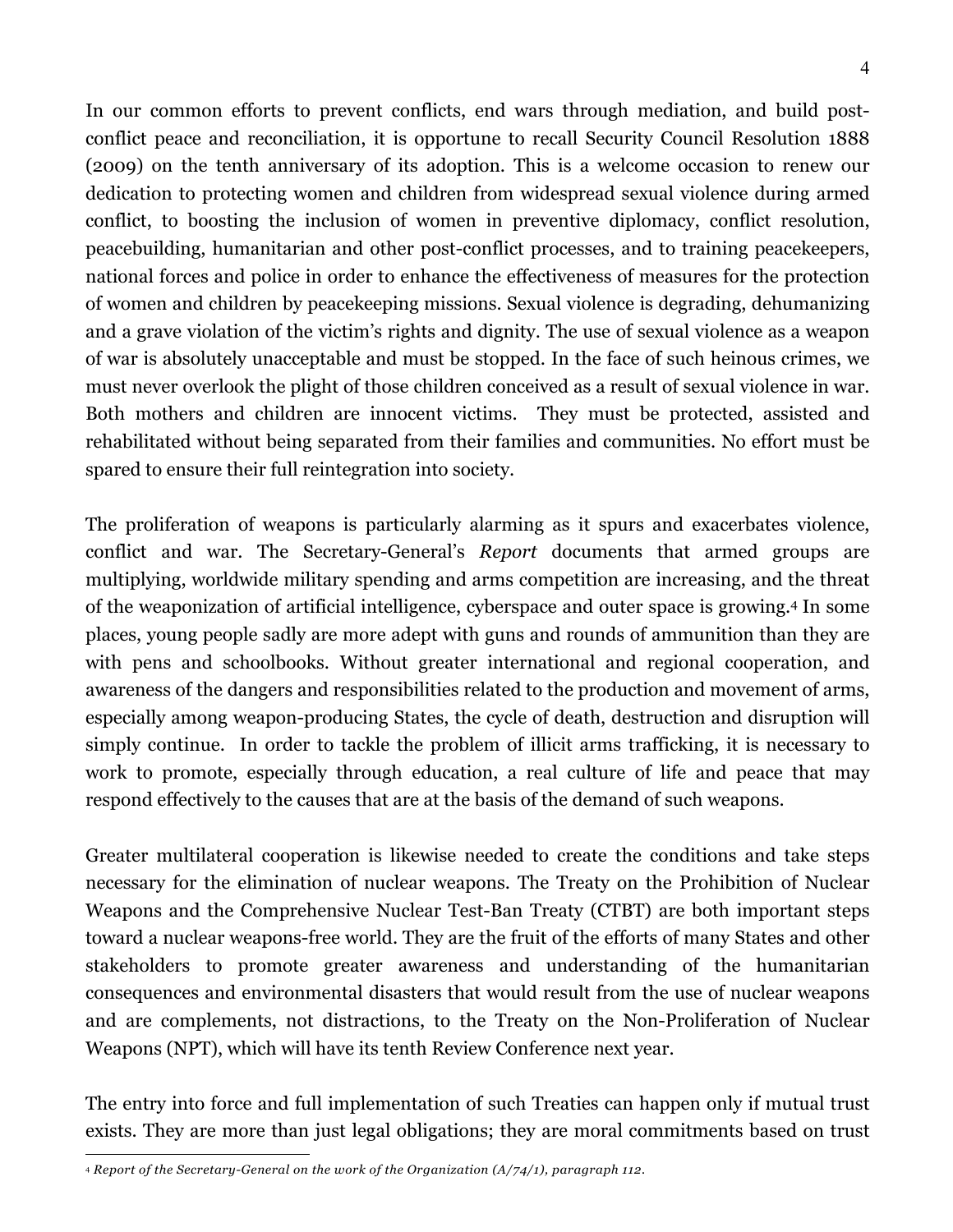among States. Such trust has been seriously eroded by both the recent lack of progress in nuclear disarmament and by the decision of some States to develop new nuclear weapons capabilities or "modernize" and "upgrade" existing ones. This deterioration of trust not only imperils the achievement of true and lasting peace among nations, but also undermines the foundations for multilateralism in general. It is for this reason that the Secretary-General has said that "disarmament and non-proliferation [must] be put at the center of the work of the United Nations."5 Strengthening dialogue and rebuilding trust are a difficult endeavor, but there is no other path available to guarantee common collective security and lasting peace.

### **[Multilateralism in the Eradication of Poverty]**

### Mr. President,

One of the triumphs of multilateralism in recent years has been the global mobilization to lift people out of extreme poverty. The implementation of the Millennium Development Goals, in addition to other achievements, has helped lift nearly a billion people out of extreme poverty.6 The 2030 Agenda for Sustainable Development is an unprecedented multilateral commitment to help the more than 731 million people7 still in extreme poverty not only be freed from that situation of abject deprivation, but continue to rise above the poverty line through addressing the many factors that are necessary for their integral development.

Yet, as the Secretary-General's *Report* notes, while much progress has been achieved, if we continue at the present pace, the targets may not be reached by 2030. Ten percent of the world's population still live on under two dollars a day and struggle to access basic health care, education, water and sanitation. World hunger grew in 2018, after years of decline. The population of working poor has increased and millions, especially women and youth, remain without work.<sup>8</sup> Four years into the implementation of the Agenda, our efforts need to be sustained and intensified. Such conditions are shameful in an era like ours, with so many technical means and capabilities available to address them!

One crucial way to work toward the reduction of poverty is through adequate employment. During this centenary of the International Labour Organization, which has sought to promote suitable working conditions and increase the dignity of workers, it is urgent for us to focus on the importance of decent work, not only in lifting them and those they support out of poverty, but in their overall personal development. Integral human development does not mean only

<sup>1</sup> <sup>5</sup> *Report of the Secretary-General on the work of the Organization (A/74/1), paragraph 112.*

<sup>&</sup>lt;sup>6</sup> The Millennium Development Goals Report 2015, United Nations.<br>7 PovcalNet, The World Bank, March 21, 2019 Report (http://iresearch.worldbank.org/PovcalNet/introduction.aspx).<br><sup>8</sup> Report of the Secretary-General on the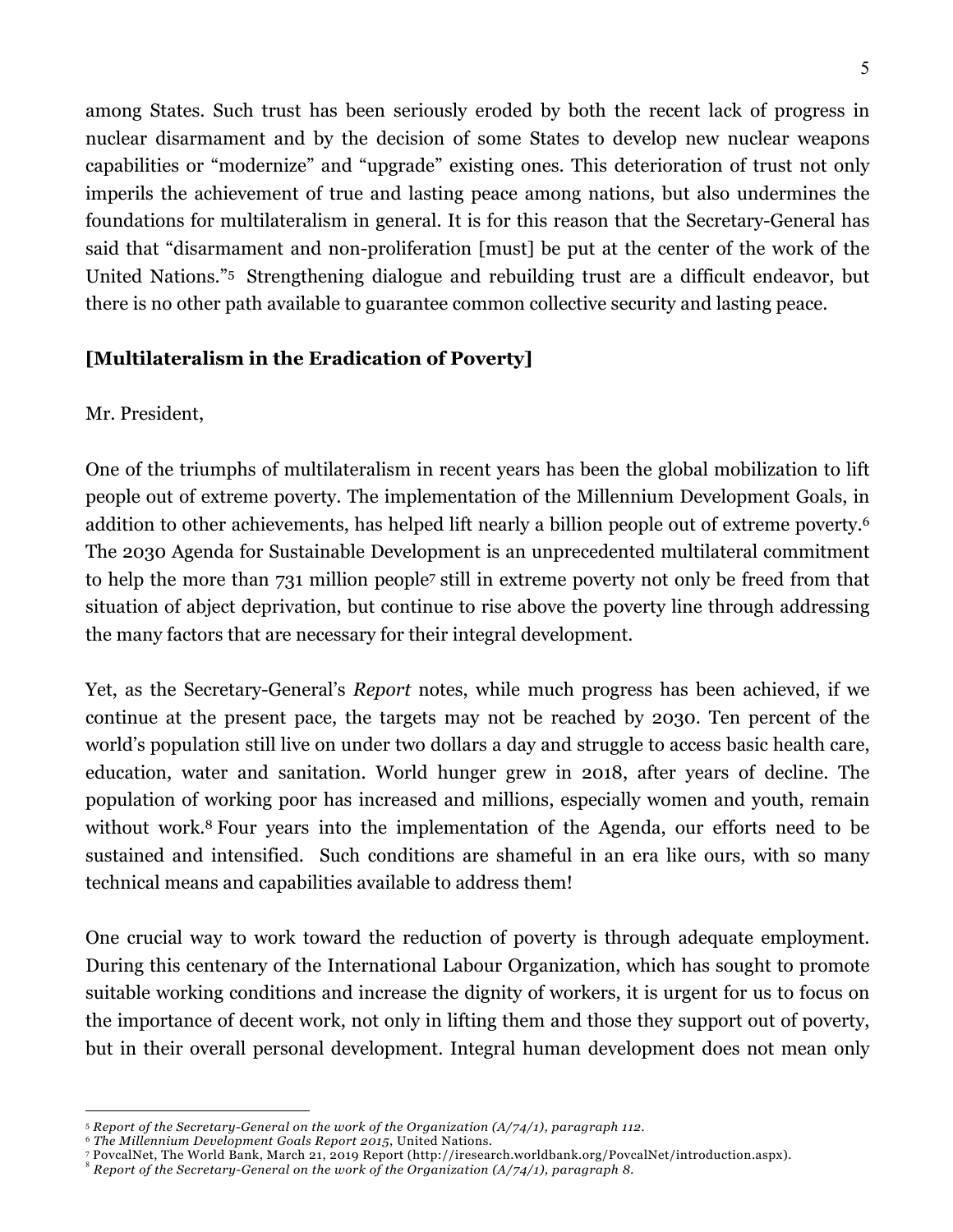the reduction of poverty; it also implies, inter alia, access to quality education and health care, clean drinking water and sanitation, reliable social protection systems and infrastructures.

It is essential as we work toward poverty reduction that we do not lose sight of the fundamental human coordinates that must motivate and guide development work. Without them, there is the risk that the global development agenda is understood only superficially and partially, and that the means to achieve such development, whether economic, environmental or sociological, be considered as ends in themselves, thus missing the deeper ethical and anthropological context and purposes. If we exclude from our focus these deeper questions about the whybehind-the-what of development, then the enormous international developmental infrastructure can end up being used in some circumstances to undermine the very development and peace they were designed to advance.

When Pope Francis spoke to the General Assembly four years ago, immediately before the adoption of the 2030 Agenda for Sustainable Development, he emphasized that the new paradigm for development called for by the Agenda must begin with the core principle of the dignity of each human person and must recognize that extreme poverty is primarily a denial of that dignity. "Above and beyond our plans and programs," he said, "we are dealing with real men and women who live, struggle and suffer, and are often forced to live in great poverty, deprived of all rights."9 When we focus on the primacy of the human dignity of every impoverished man or woman, boy or girl, we immediately recognize the need to help them shape their own integral development as subjects not objects. "To enable these real men and women to escape from extreme poverty," the Pope accentuated, "we must allow them to be dignified agents of their own destiny."10 Through providing adequate education and health care, strengthening family life across the generations, and many other means, we not only do not leave them behind, but also equip them to move forward.

### **[Multilateralism in the provision of quality education]**

#### Mr. President,

Education is a fundamental enabler and key to the achievement of the Sustainable Development Agenda. That is why the international community committed itself resolutely in Sustainable Development Goal 4 to ensure that by 2030 all girls and boys have access to early childhood development, care and preprimary education, to free, equitable and quality primary and secondary education, and to affordable and quality technical, vocational and tertiary education. These commitments flowed from the fact that there are 61 million children of

 $9$  Pope Francis, Address at the General Assembly of the United Nations, 25 September 2015. <sup>10</sup> Ibid.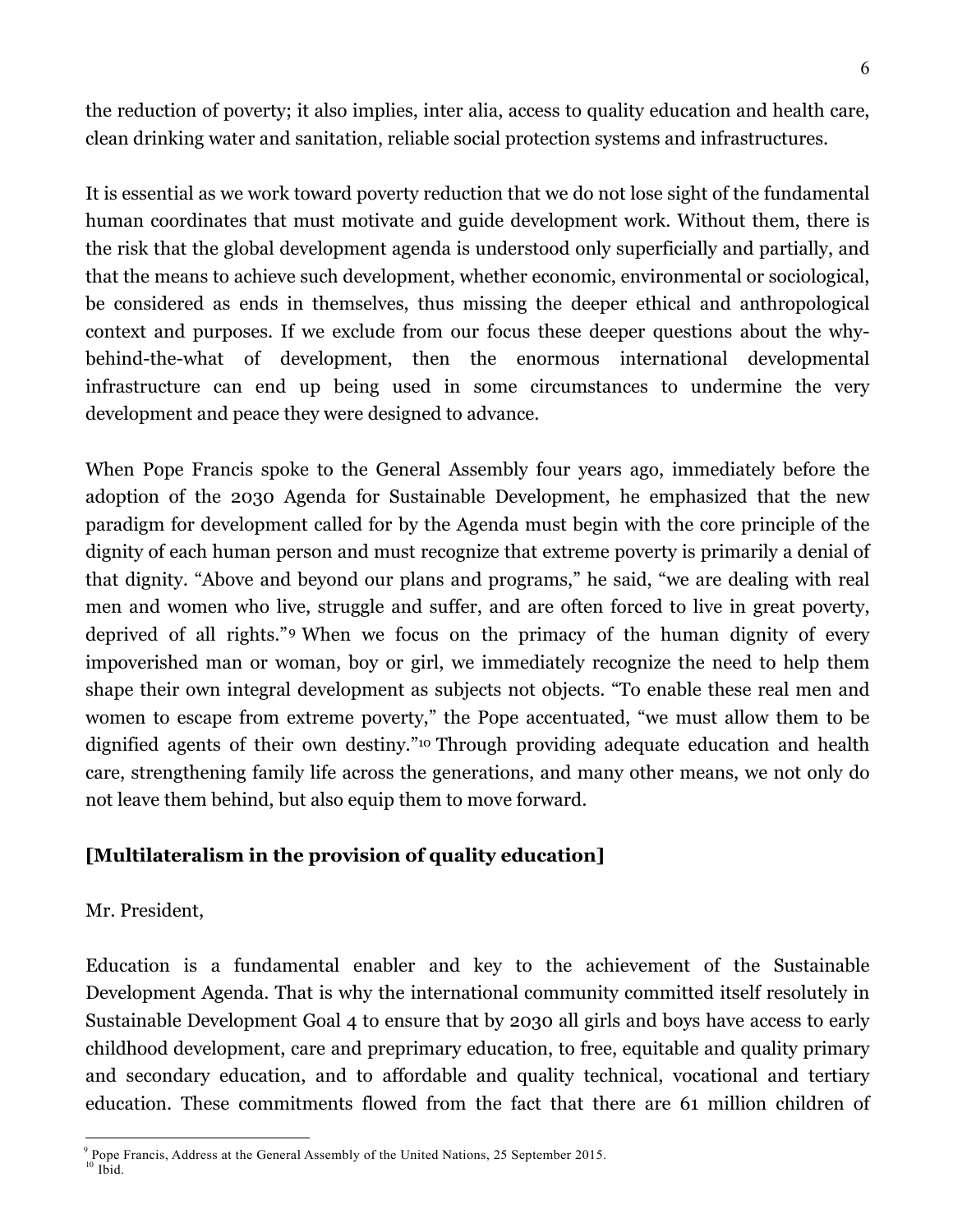primary school age who do not have access to formal education and another 202 million children of secondary level who do not attend school.11 Another 130 million go to schools that are of such poor quality that they do not acquire even the basics of literacy or numeracy.12 In many places, girls face multiple barriers to entering primary and secondary schools and in one out of every three countries there is still, in primary education, no parity between boys and girls in access to schooling.13

When Pope Francis addressed the General Assembly in 2015, he spoke three times about the "right to education" and said this principle "is ensured first and foremost by respecting and reinforcing the primary right of the family to educate its children, as well as the right of churches and social groups to support and assist families in the education of their children. Education conceived in this way," he emphasized, "is the basis for the implementation of the *2030 Agenda*."14 There must be a concerted multilateral commitment to ensuring it.

Over the course of its 2,000-year history, the Catholic Church has played a major role in the creation of schools, universities and other forms of institutions of learning in so many places, providing education to children, orphans, uneducated adults, immigrants and refugees, and those with learning and other disabilities who were being totally left behind. Catholic religious Orders have been founded with the explicit purpose and charism to educate children at a time when none but the richest families with private tutors received any formal education at all. Various women's religious Orders sought to provide girls, especially poor girls, with quality education.

Today the Catholic Church runs approximately two hundred twenty thousand (220,000) schools in pre-University levels in all regions of the world, educating more than sixty-five million (65,000,000) children and youth, and Catholic Colleges and Universities educate three million more.15 More than half of these students are girls, and many of them are not Catholic and or even Christian; they belong to other religions or have no religion. These schools seek to supplant neither parents nor the State: they assist parents, who are the first teachers of their children, giving them the opportunity to choose the education of their children; and they help the State to provide wider educational opportunities. Catholic schools aim to impart not just information but formation, helping children and youth become not merely smarter, but wiser and better.

<sup>&</sup>lt;sup>11</sup> Learning To Realize Education's Promise, A World Bank Group Flagship Report, 2018, pp. 8, 60.<br><sup>12</sup> https://www.globalcitizen.org/en/content/10-barriers-to-education-around-the-world-2/<br><sup>13</sup> https://en.unesco.org/news

<sup>&</sup>lt;sup>15</sup> http://www.fides.org/en/news/64944-VATICAN\_CATHOLIC\_CHURCH\_STATISTICS\_2018.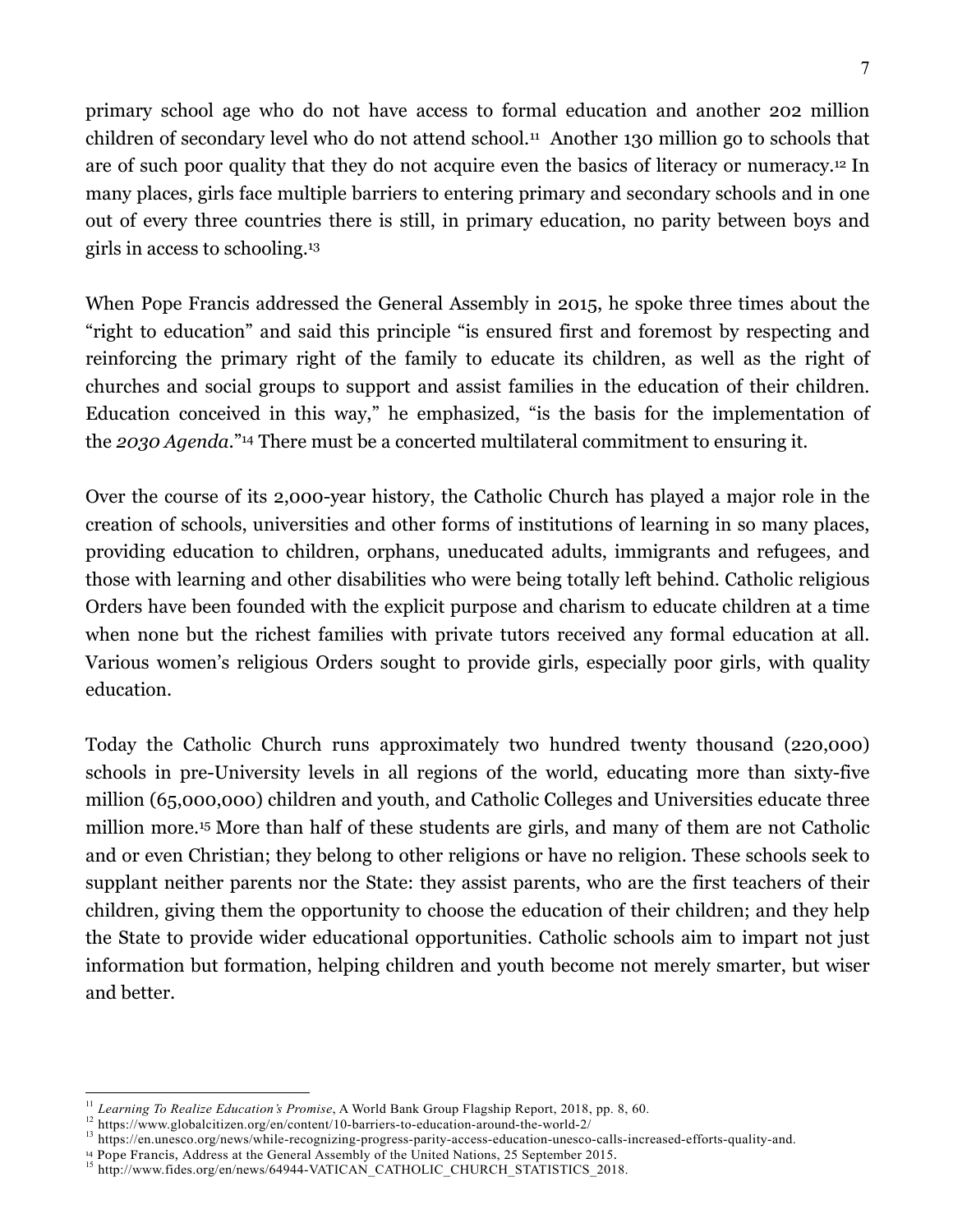In his Encyclical letter *Laudato si'*, Pope Francis encouraged everyone to cooperate in caring for our common home and to confront together the challenges that the international community faces. Recently, he launched the "Educational Alliance" wherein he renewed the invitation to dialogue on how we are shaping the future of our planet and the need to employ the talents of all, since all change requires an educational process aimed at developing a new universal solidarity and a more welcoming society. Pope Francis believes that: "Never before has there been such need to unite our efforts in a broad *educational alliance*, to form mature individuals capable of overcoming division and antagonism, and to restore the fabric of relationships for the sake of a more fraternal humanity […] We are experiencing an era of change: a transformation that is not only cultural but also anthropological, creating a new semantics while indiscriminately discarding traditional paradigms".16 In this transformation process, we must have the courage to place the human person at the center and to work for the promotion of an integral ecology, which is based on the inseparable bonds among concern for nature, justice for the poor, commitment to society and interior peace.

#### [**Multilateralism in climate action]**

#### Mr. President,

When it comes to care for our common home and the threat posed by climate change, the international community has been galvanizing its multilateral collaboration. We saw it with the Paris Agreement in 2015. We witnessed it again last December in Katowice, with the adoption of the "Katowice Rulebook" to implement the Paris Agreement. We witnessed it once more earlier this week during the Climate Action Summit to help enhance national commitments on greenhouse gas reductions, energy efficiency and renewable energy, as well as to strengthen mitigation and adaptation measures, to promote sustainable models of production and consumption, to develop circular economy approaches, to build resilient societies and to showcase transformations in high-emitting industries.

In spite of these multilateral commitments, there is a clear and urgent need for more determined political will and greater global cooperation in providing the resources to implement those commitments. In this regard, the *Report of the Secretary-General* states that at its present pace, the world is not heading towards reducing global temperature increase to 1.5 degrees Celsius above pre-industrial levels, but rather toward a 3 to 5 degree increase, which would have catastrophic consequences.<sup>17</sup>

<sup>&</sup>lt;sup>16</sup> Pope Francis, Message for the launch of the Global Educational Alliance, 12 September 2019.<br><sup>17</sup> *Report of the Secretary-General on the work of the Organization (A/74/1), paragraphs 2, 50.*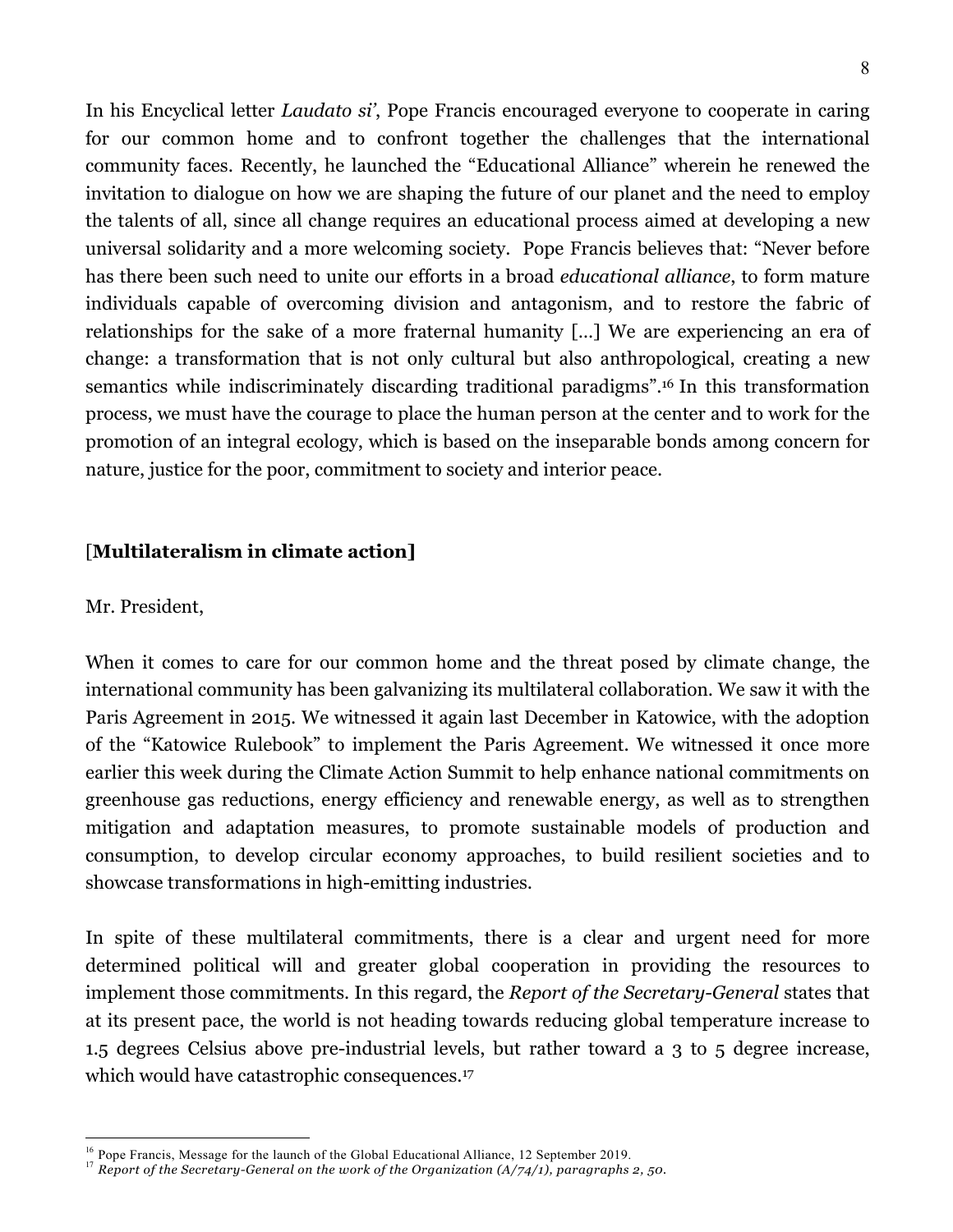To enhance a multilateral response, there is a particularly urgent need for a transparent framework to promote trust among nations in fulfilling the commitments made. There is a need for more effective multilateral cooperation between the developed and developing world, for example, on financing measures to curb climate change, on technology transfer, on energy issues, and on how to apply the principle of "common but differentiated responsibilities and respective capacities"18 in burden-sharing. We can and we must achieve the goals we set out to accomplish for the sake of future generations. As encouraged by Pope Francis at the Climate Action Summit some days ago, we have to pursue this effort with honesty, courage and responsibility.

As we care for our common home, we must give special attention to the Amazon, where numerous fires have devastated the region. We all recognize how important the Amazon is for the whole world and indeed for the very future of humanity. As Pope Francis underlined, "when these forests are burned down or leveled for purposes of cultivation, within the space of a few years countless species are lost and the areas frequently become arid wastelands."19 Beginning a week from tomorrow, on October 6, Pope Francis will gather in the Vatican a Synod of Bishops from all over the world for the Amazonian Region which will be focused principally on the ecclesial and pastoral challenges of the area, with particular attention given to indigenous peoples living there and the human, ecological, social and economic issues that are impacting the region and, indeed, humanity.

The Amazon is not the only important ecosystem and vast biome facing serious threats. The Congo Basin, the rainforests in Southeast Asia, as well as national forests and vegetation covers, are similarly at risk. In his visit to Madagascar last month, Pope Francis emphasized the grave dangers confronting the country's unique and rich biodiversity and forests. In his Address to the Authorities, Civil Society and Diplomatic Corps accredited in Antananarivo, the Pope called on them to protect the country's "treasure… in plant and animal biodiversity" that "is especially threatened by excessive deforestation," the deterioration of which "compromises the future of the country and of the earth, our common home."20

### [**Multilateralism and inclusion]**

Mr. President,

<sup>&</sup>lt;sup>18</sup> United Nations Framework Convention on Climate Change, Art. 3.<br><sup>19</sup> Ibid.

<sup>&</sup>lt;sup>20</sup> Pope Francis. Address to the Authorities, Civil Society and the Diplomatic Corps, Antananarivo, 7 September 2019.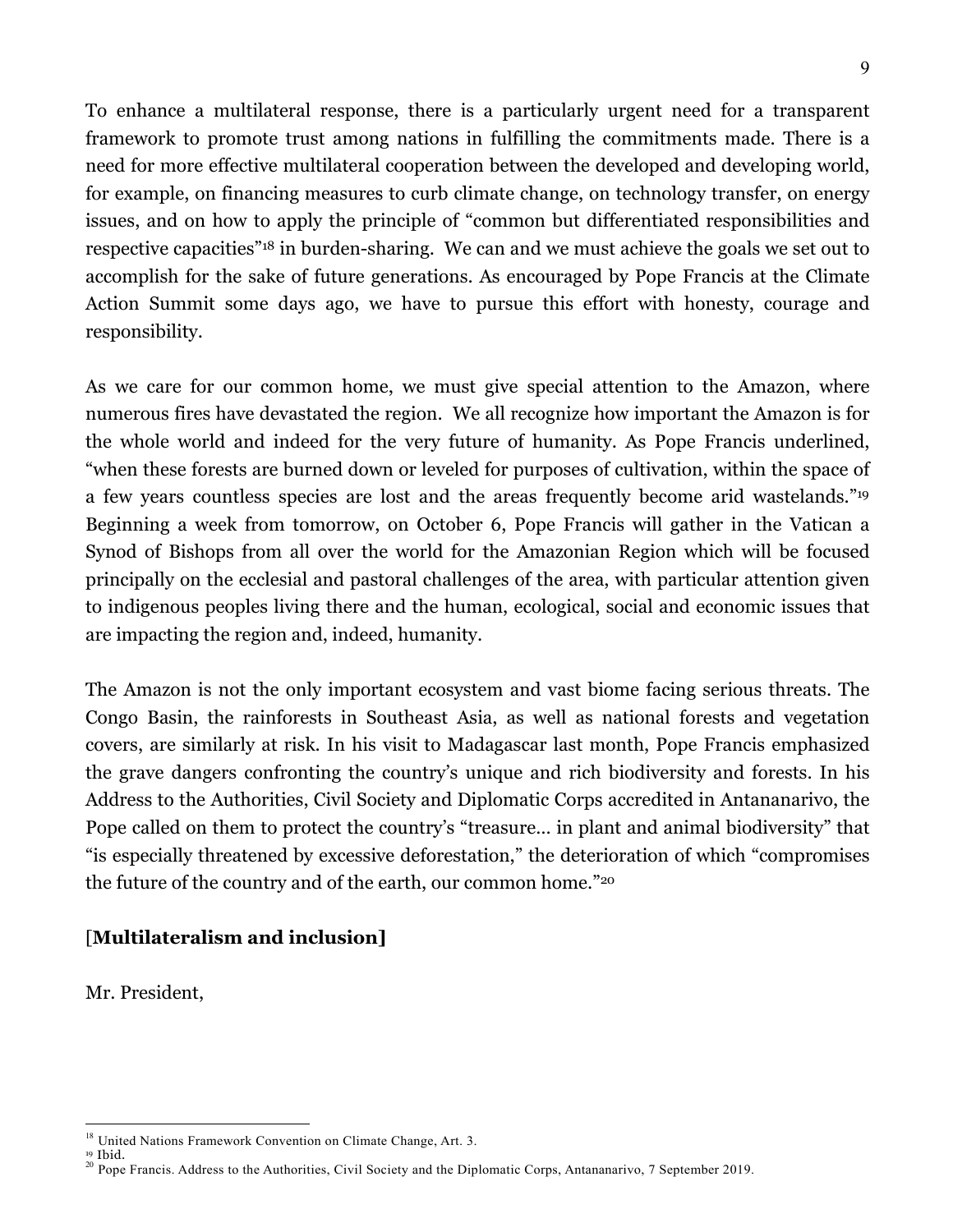The culture of effective multilateralism is one of cooperation and dialogue. It seeks to involve as many as possible in joint commitment and action. It is necessarily inclusive of different peoples, cultures, religions and traditions.

The 2030 Agenda for Sustainable Development commits the international community, in Goal 16, to promoting peaceful and inclusive societies, through providing access to justice for all, and building effective, accountable and inclusive institutions. Full integral development and the pursuit of peace will never thrive in a culture of exclusion in which people do not have effective access to institutions that are at the service of all.

To ensure that no one is excluded from the benefits of economic development, there must be a multilateral commitment to prosperity for all through opening up economic participation to individuals and peoples. People need access to adequate health care, which is why this week's High-Level Summit on Universal Health Coverage is so important. The Catholic Church is the largest non-government provider of health care services in the world, with some forty thousand institutions, almost two thirds of them in developing countries.21 The Church runs 26 percent of the world's health care facilities.22 As with education, healthcare institutions run by the Catholic Church serve the common good and society; as such, they usually receive the encouragement and support of governments. It is regretful, however, that their work at the service of peoples is sometimes impeded, especially when this is due to political or even ideological reasons.

People likewise need access to the enjoyment of all their fundamental human rights, which is often denied in situations of conflict or widespread violence, disasters and institutional failure. On this year's seventieth anniversary of the Geneva Conventions, Pope Francis recalled that these important international legal instruments impose limitations on the use of force and protect civilians and prisoners in time of war. He urged States always to observe "the limitations imposed by international humanitarian law, protecting defenseless peoples and civil structures, especially hospitals, schools, places of worship, refugee camps".23

Meanwhile, in November we will mark the thirtieth anniversary of the adoption of the Convention on the Rights of the Child, which enumerates basic rights like a child's right to life, to his own name and identity, to be raised by his parents within his family environment, to have a relationship with both parents, even if they are separated, and to be protected from abuse or exploitation. The fact that all but one State have ratified the Convention is an

<sup>&</sup>lt;sup>21</sup> https://en.wikipedia.org/wiki/Catholic\_Church\_and\_health\_care. <br><sup>22</sup>https://www.catholicnewsagency.com/news/catholic\_hospitals\_represent\_26\_percent\_of\_worlds\_health\_facilities\_reports\_pontifical\_c ouncil. <sup>23</sup> Pope Francis, Sunday Angelus, 11 August 2019.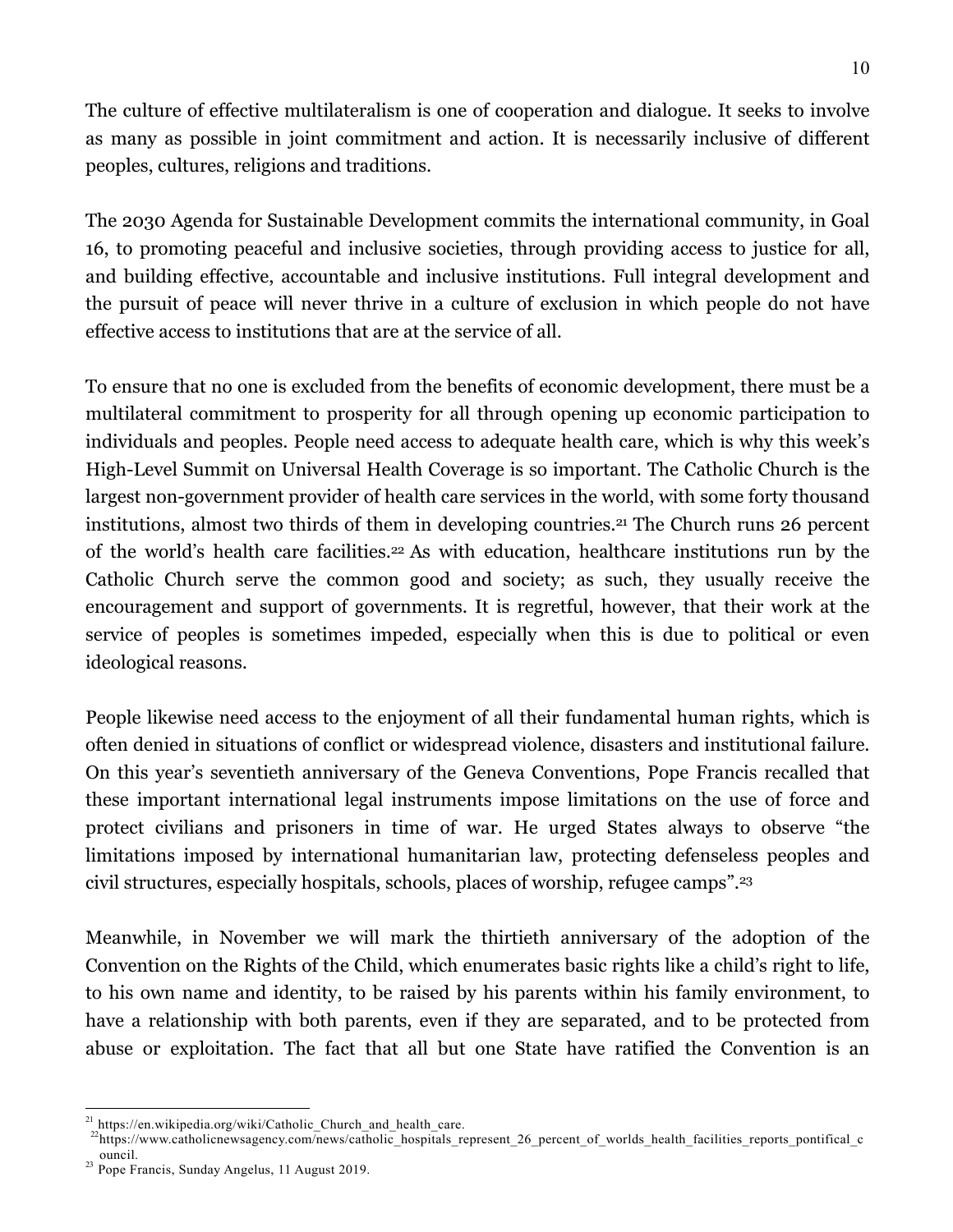illustration of a multilateral commitment to protect the youth and foster their growth and flourishing.

One particular right that the international community must ensure with greater vigilance is the right to "freedom of thought, conscience and religion," as enshrined in Article 18 of the Universal Declaration of Human Rights. In the past year, we have seen an increase of attacks against religious believers. The fact that many of these acts of violence have been perpetrated against believers as they gather to pray in their places of worship make them particularly reprehensible. We appreciate the international community's calling attention to attacks on religious believers and its adoption of various initiatives to protect churches, mosques, synagogues, temples and other religious sites. These efforts should consider religious sites of every religion and, at the same time, we know that even the best international instruments are not enough. All States need to give greater attention to their responsibility to protect all of their citizens, as well as to address vigorously the cultural factors that lead to violence against believers.

Finally, the challenges of international migration and forced displacement demand the comprehensive commitment and action of all States. The Holy See actively supported and engaged in the intergovernmental consultations and negotiations of the Global Compact for Safe, Orderly and Regular Migration. Although the fruit of compromise, the Global Compact and together that for Refugees are a significant sign of political will, affirming our shared responsibility to act in solidarity not only as governments but also with people on the move. Looking ahead, the International Migration Review Forum (IMRF) will be central to the follow-up and review of the Global Compact. All States, regardless of their political position regarding the Compact, should take advantage of this unique forum to address the emerging challenges and concerns they face in making international migration more safe, orderly and regular.

Refugees and migrants, who so often experience exclusion and suffering in both countries of origin and destination, are deserving of a galvanized multilateralism of assistance and inclusion by the international community. So too are the internally displaced who were left aside by the Global Compacts. Fortunately, a regionally diverse group of Member States, including many affected by internal displacement, have garnered the political will to increase global attention for these persons by requesting the Secretary-General to establish a high-level panel on IDPs. To be effective, the panel must strengthen the capacity of the stakeholders, including IDPs themselves, to respond holistically and coherently to IDP situations.

### **[Conclusion]**